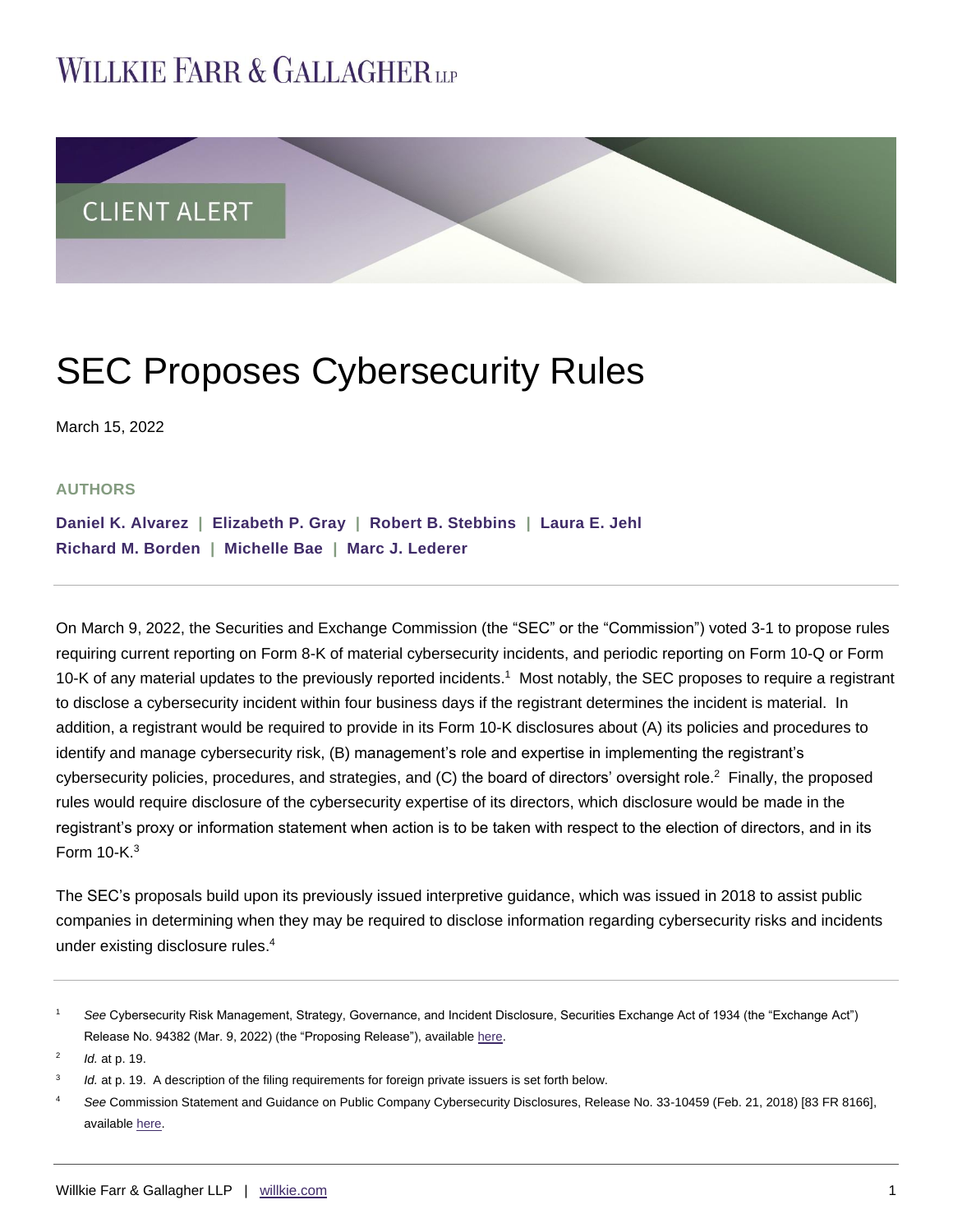#### **Form 8-K Amendments—Material Cybersecurity Incidents.**

The proposed amendments would add a new Item 1.05 to Form 8-K requiring a registrant to disclose information about a cybersecurity incident within four business days after the registrant determines that the incident is material. A registrant is required to make a materiality determination regarding the cybersecurity incident as soon as reasonably practicable after discovery thereof.

As to when an incident is "material," the Proposing Release points to the tests set forth in cases such as *Basic, Inc. v.*  Levinson and *TSC Industries, Inc. v. Northway, Inc*.<sup>5</sup> "Cybersecurity incident" is defined broadly in the proposal: "an unauthorized occurrence on or conducted through a registrant's information systems that jeopardizes the confidentiality, integrity, or availability of a registrant's information systems or any information residing therein."<sup>6</sup> "Information systems" is defined broadly to include any information resources owned or used by the registrant.

A registrant would be required to disclose in the Form 8-K the following about a material cybersecurity incident, to the extent the information is known at such time: (i) when the incident was discovered and whether it is ongoing; (ii) a description of the nature and scope of the incident; (iii) whether any data was stolen, accessed, altered or used for any unauthorized purpose; (iv) the effect of the incident on the registrant's operation; and (v) whether the registrant has remediated or is currently remediating the incident. $7$ 

The Proposing Release acknowledges that many states have laws that allow companies to delay providing public notice about a data breach incident or notifying certain constituencies of such an incident if law enforcement determines that notification will impede a civil or criminal investigation.<sup>8</sup> However, the SEC dismissed those concerns, stating that those state law obligations are distinct from companies' obligations to disclose material information to their shareholders under the federal securities laws. In addition, the SEC highlighted that, under the Proposing Release, a registrant is not required to publicly disclose specific, technical information about its planned response to the incident or its cybersecurity systems, or potential system vulnerabilities in detail. As such, the SEC believes that the required reporting under the Proposing Release would not impede the registrant's response or remediation of the incident, and therefore the Commission rejected

- 5 *Id.* at pp. 22-23. Information is material if "there is a substantial likelihood that a reasonable shareholder would consider it important" in making an investment decision, or if it would have "significantly altered the 'total mix' of information made available." *TSC Industries v. Northway*, 426 U.S. at 449. In articulating this materiality standard, the Supreme Court recognized that "[d]oubts as to the critical nature" of the relevant information "will be commonplace." But "particularly in view of the prophylactic purpose" of the securities laws, and "the fact that the content" of the disclosure "is within management's control, it is appropriate that these doubts be resolved in favor of those the statute is designed to protect," namely investors. *Id*. at 448.
- 6 *Id.* at p. 20.
- 7 *Id.* at p. 21.
- 8 *Id.* at pp. 25-26.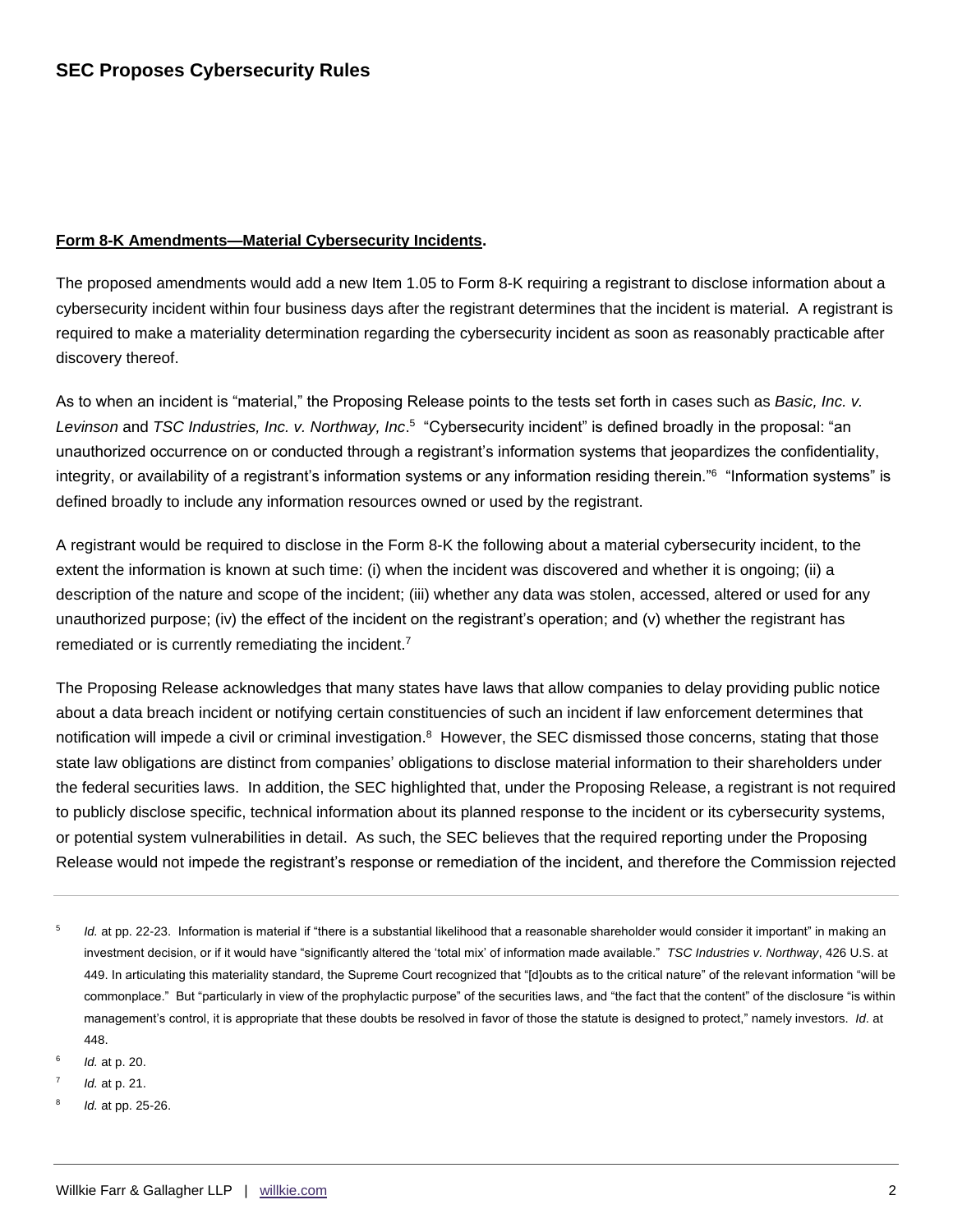the possibility of a reporting delay when there is an ongoing internal or external investigation related to the cybersecurity incident. Instead, the Proposing Release focuses on the importance of prompt public disclosure of information regarding material cybersecurity incidents to investor protection and well-functioning, orderly, and efficient markets.<sup>9</sup>

An untimely filing on Form 8-K regarding new Item 1.05 would not result in loss of Form S-3 or Form SF-3 eligibility, so long as Form 8-K reporting is current at the time the Form S-3 or SF-3 is filed.<sup>10</sup>

The Proposing Release provides that new Item 1.05 would be included in the list of Form 8-K items eligible for a limited safe harbor from liability under Section 10(b) of the Exchange Act or Rule 10b-5 thereunder. Thus, no failure to file a report on Form 8-K that is required solely pursuant to Item 1.05 would be deemed a violation of Section 10(b) or Rule 10b- $5^{.11}$ 

#### **Form 10-K/10-Q Amendments—Cybersecurity Incidents, Risk Management and Strategy, and Governance.**

The proposed amendments would require registrants to disclose any material change to the information previously disclosed under Item 1.05 of Form 8-K; any changes would be included in the Form 10-Q or Form 10-K (for the fourth fiscal quarter) for the respective fiscal quarter in which the material change occurred. However, the Proposing Release also notes that there may be situations where a registrant would need to file an amended Form 8-K to correct disclosure from the initial Form 8-K, such as when the disclosure in the initial Form 8-K becomes inaccurate or materially misleading as a result of subsequent developments.<sup>12</sup>

The proposed amendments would also require disclosure when a series of previously undisclosed individually immaterial cybersecurity incidents become material in the aggregate. The required disclosure would be similar to the disclosure required under Item 1.05 of Form 8-K for a material cybersecurity incident. Disclosure would be required in the periodic report for the period in which the registrant has determined that they are material in the aggregate.<sup>13</sup>

On risk management, the proposed amendments would add new Item 106(b) of Regulation S-K, which would require the following Form 10-K disclosures by a registrant:

- whether it has a cybersecurity risk program and if yes, a description thereof;
- 9 *Id.*
- <sup>10</sup> *Id.* at p. 27.
- <sup>11</sup> *Id.* at p. 27.
- <sup>12</sup> *Id.* at pp. 32-33.
- <sup>13</sup> *Id.* at pp. 33-34.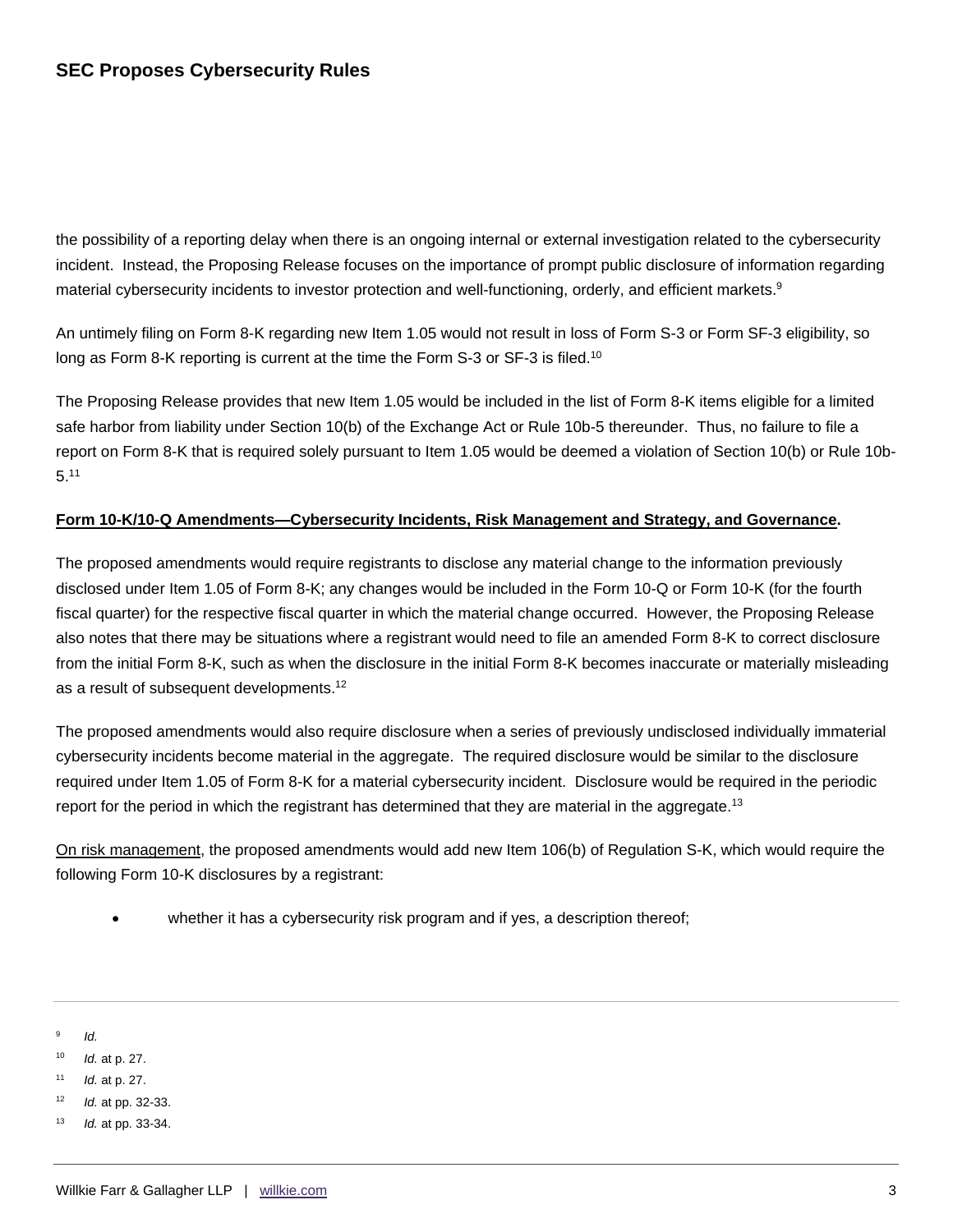- whether it engages third parties (such as assessors, consultants or auditors) in connection with any cybersecurity risk assessment program;
- whether it has policies and procedures to oversee and identify the cybersecurity risks associated with its use of any third party service provider, including policies and procedures addressing whether and how cybersecurity considerations affect the selection and oversight of these providers and mechanisms the company uses to mitigate cybersecurity risks related to these providers;
- whether it undertakes activities to prevent, detect and minimize effects of cybersecurity incidents;
- whether it has business continuity, contingency, and recovery plans in the event of a cybersecurity incident;
- whether previous cybersecurity incidents have led to changes in the registrant's governance, policies and procedures, or technologies;
- whether cybersecurity-related risk and incidents have affected or are reasonably likely to affect its results of operations or financial condition and if so, how; and
- whether cybersecurity risks are considered as part of its business strategy, financial planning, and capital allocation and if so, how. 14

On governance, proposed Item 106(c) of Regulation S-K would require Form 10-K disclosure of a registrant's cybersecurity governance. As it pertains to the board's oversight of cybersecurity risk, Item 106(c)(1) would require disclosure of: (1) whether the entire board, certain board members or a board committee is responsible for the oversight of cybersecurity risks; (2) the processes by which the board is informed about cybersecurity risks, and the frequency of its discussions on this topic; and (3) whether and how the board or board committee considers cybersecurity risks as part of its business strategy, risk management, and financial oversight.<sup>15</sup>

Proposed Item 106(c)(2) would require a description of management's role in managing cybersecurity risks and in implementing the registrant's cybersecurity policies, procedures, and strategies. This description would include, but not be limited to, the following information:

 whether any management positions or committees are responsible for measuring and managing cybersecurity risk, and the relevant expertise of such persons;

<sup>14</sup> *Id.* at pp. 37-38.

*Id.* at p. 39.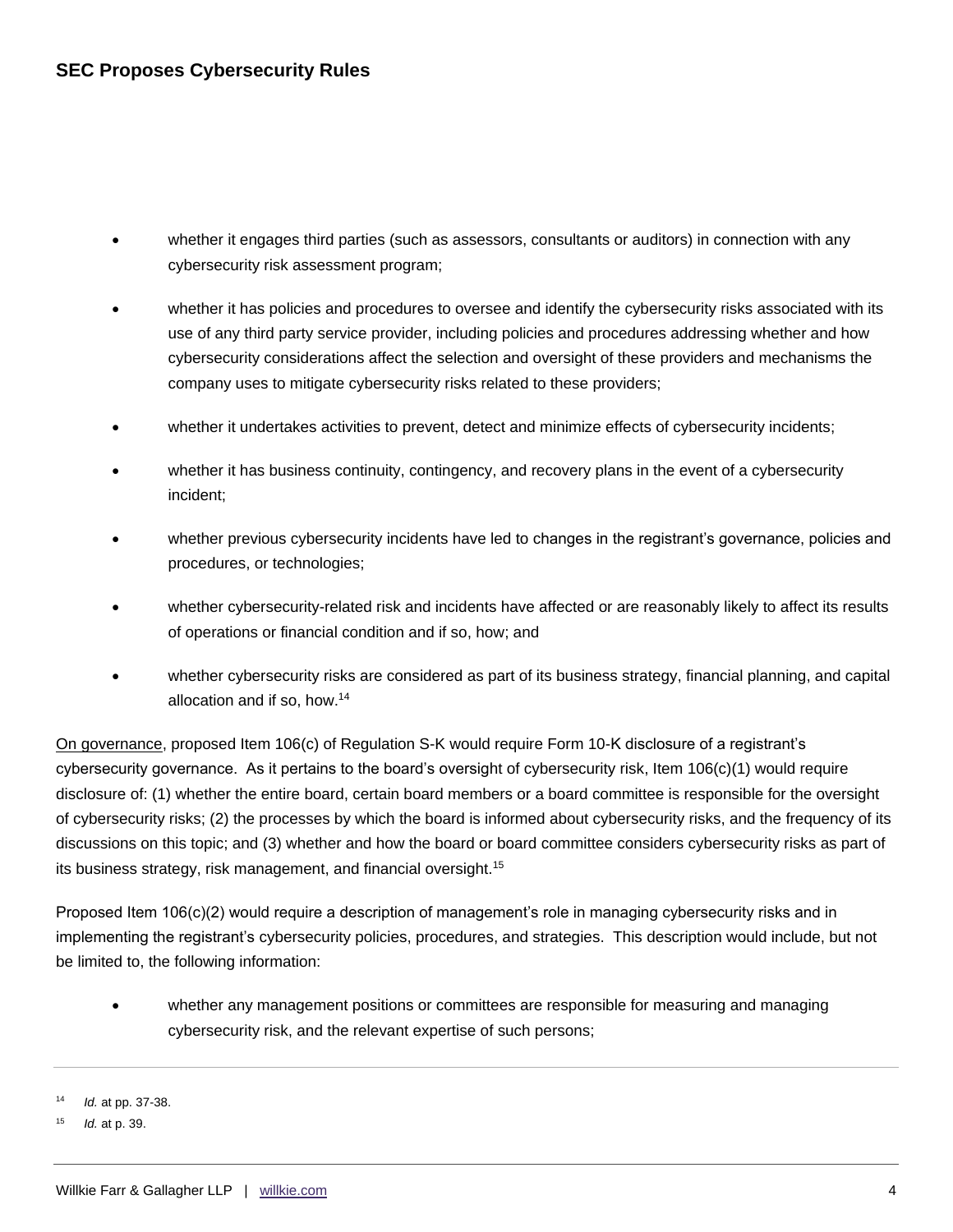- whether the registrant has designated a chief information security officer, or someone in a comparable position, and if so, to whom that individual reports, and the relevant expertise of any such persons;
- the processes by which such persons are informed about and monitor cybersecurity incidents (including the prevention, mitigation, detection, and remediation thereof); and
- whether and how frequently such persons report to the board of directors or a committee of the board of directors on cybersecurity risk.<sup>16</sup>

### **Regulation S-K Amendments—Board Cybersecurity Experience.**

The proposed amendments would add a new paragraph (j) to Item 407 of Regulation S-K, requiring disclosure about the cybersecurity expertise of members of the board of directors, if any. To the extent a board member has such expertise, disclosure would be required of the name of the director and of a description of the nature of the expertise. The Item 407(j) disclosure would be required in a registrant's proxy or information statement when action is to be taken with respect to the election of directors, and in its Form 10-K.

The Proposing Release does not define "cybersecurity expertise" but does include a non-exclusive list of factors that a registrant should consider in make a determination whether each director has such expertise, including (i) whether the director has prior work experience in cybersecurity, (ii) whether the director has obtained a degree in cybersecurity, and (iii) whether the director has knowledge, skills, or other background in cybersecurity (including in the areas of security policy and governance, risk management, security assessment, control evaluation, security architecture and engineering, security operations, incident handling, or business continuity planning).<sup>17</sup>

#### **Other Proposals.**

Foreign Private Issuers. Foreign Private Issuers ("FPIs") are not required to file current reports on Form 8-K, but instead they are required to furnish on Form 6-K copies of all information that the FPI: (i) makes or is required to make public under the laws of its jurisdiction of incorporation, (ii) files, or is required to file under the rules of any stock exchange, or (iii) otherwise distributes to its security holders. The proposed amendments would amend Form 6-K to reference material cybersecurity incidents among the items that may trigger a current report on Form 6-K.<sup>18</sup>

The proposed amendments would add a new Item 16J to Form 20-F that would require an FPI to include in its annual report on Form 20-F the same type of disclosure that would be required in Items 106 and 407(j) of Regulation S-K and

<sup>16</sup> *Id.* at p. 40.

<sup>&</sup>lt;sup>17</sup> *Id.* at p. 45. Any person who is identified as having expertise in cybersecurity under Item 407 will not be deemed an expert for purposes of Section 11 of the Securities Act of 1933, as amended.

<sup>18</sup> *Id.* at p. 26.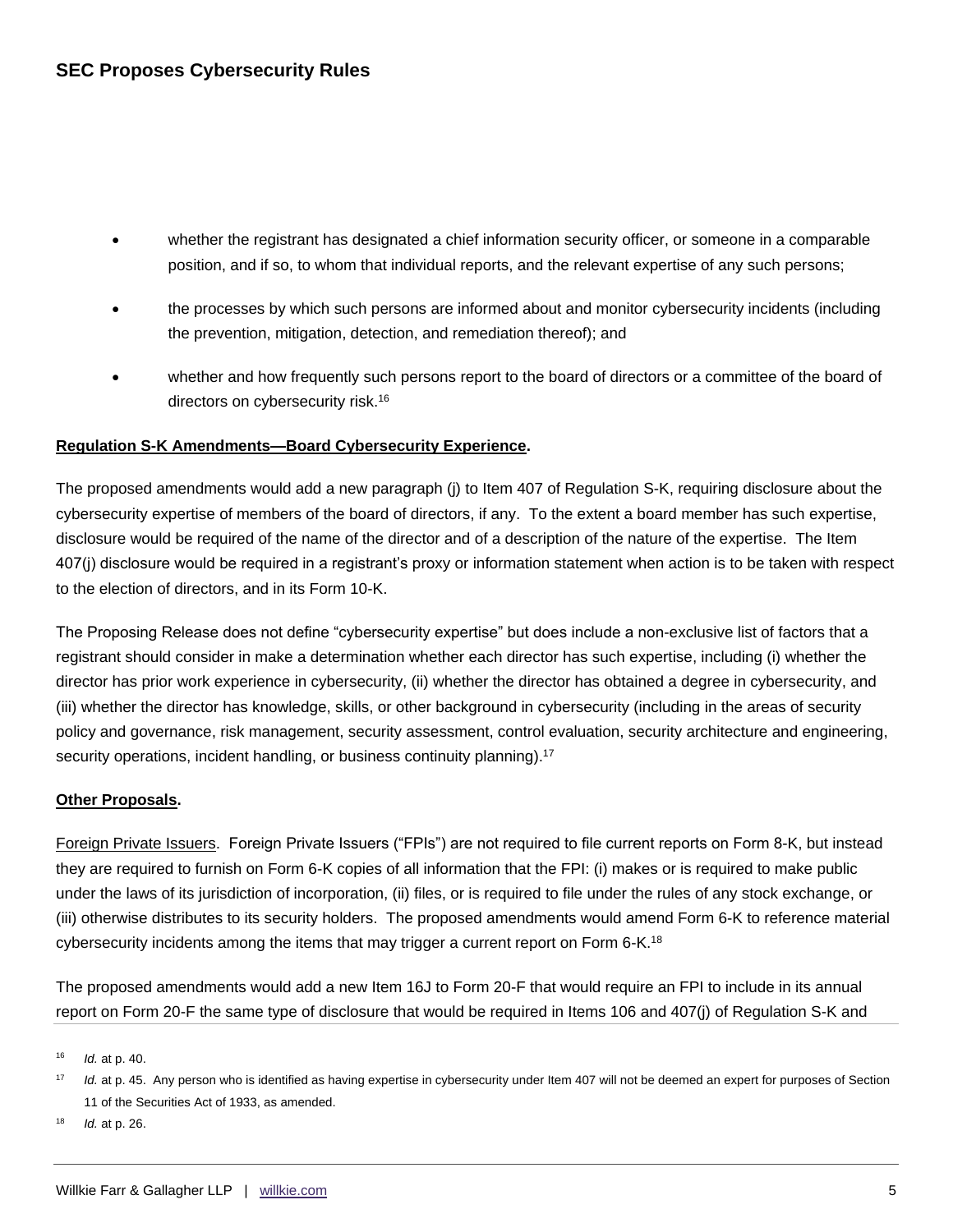that would be required in periodic reports filed by domestic registrants. With respect to incident disclosure, where an FPI has previously reported an incident on Form 6-K, the proposed amendments would require an update regarding such incidents, consistent with proposed Item 106(d)(1) of Regulation S-K. In addition, amended Form 20-F would require FPIs to disclose on an annual basis information regarding any previously undisclosed material cybersecurity incidents that have occurred during the reporting period, including a series of previously undisclosed individually immaterial cybersecurity incidents that have become material in the aggregate.<sup>19</sup>

Inline XBRL. The proposed amendments would require registrants to tag the information specified by Item 1.05 of Form 8-K and Items 106 and 407(j) of Regulation S-K in Inline XBRL in accordance with Rule 405 of Regulation S-T and the EDGAR Filer Manual.<sup>20</sup>

Dissenting Statement. Commissioner Hester Peirce issued a statement in dissent, arguing that the proposal, while couched in disclosure language, guides companies in substantive ways, by issuing requirements which function as a list of expectations about what issuers' cybersecurity programs should look like and how they should operate. In her view, the integration of cybersecurity expertise into corporate decision-making should be left to the judgment of the company, and not the SEC, which lacks necessary expertise in the area.<sup>21</sup> In addition, she noted that the governance disclosure requirements function as an "unprecedented micromanagement by the Commission of the composition of and functioning of both the boards of directors and management of public companies."<sup>22</sup> Finally, she noted a concern that the Commission was "unduly dismissive" of the need to cooperate with and at times defer to other governmental regulators, especially law enforcement agencies.<sup>23</sup>

#### **More Cybersecurity Work Ahead.**

With this action, the SEC appears to be looking at ways to improve not just disclosure by public companies of cybersecurity incidents, but also the cybersecurity programs and related disclosure controls of these companies. For example, while the Proposing Release focuses on public company disclosures and reporting, Commissioner Peirce's point that one anticipated side effect of the proposed amendments is that they likely would require public companies to develop comprehensive cybersecurity programs and related disclosure controls in accordance with the "disclosure requirements" set forth in the Proposing Release, is well-taken. Similarly, registrants likely would need to revisit their incident response plans to analyze each incident for materiality in a timely manner – a task that seems likely to be a

<sup>19</sup> *Id.* at p. 48.

<sup>20</sup> *Id.* at p. 49.

<sup>22</sup> *Id.* at p. 1.

<sup>21</sup> *See* Dissenting Statement on Cybersecurity Risk Management, Strategy, Governance, and Incident Disclosure Proposal, Commissioner Hester M. Peirce (Mar. 9, 2022).

*Id.* at p. 2.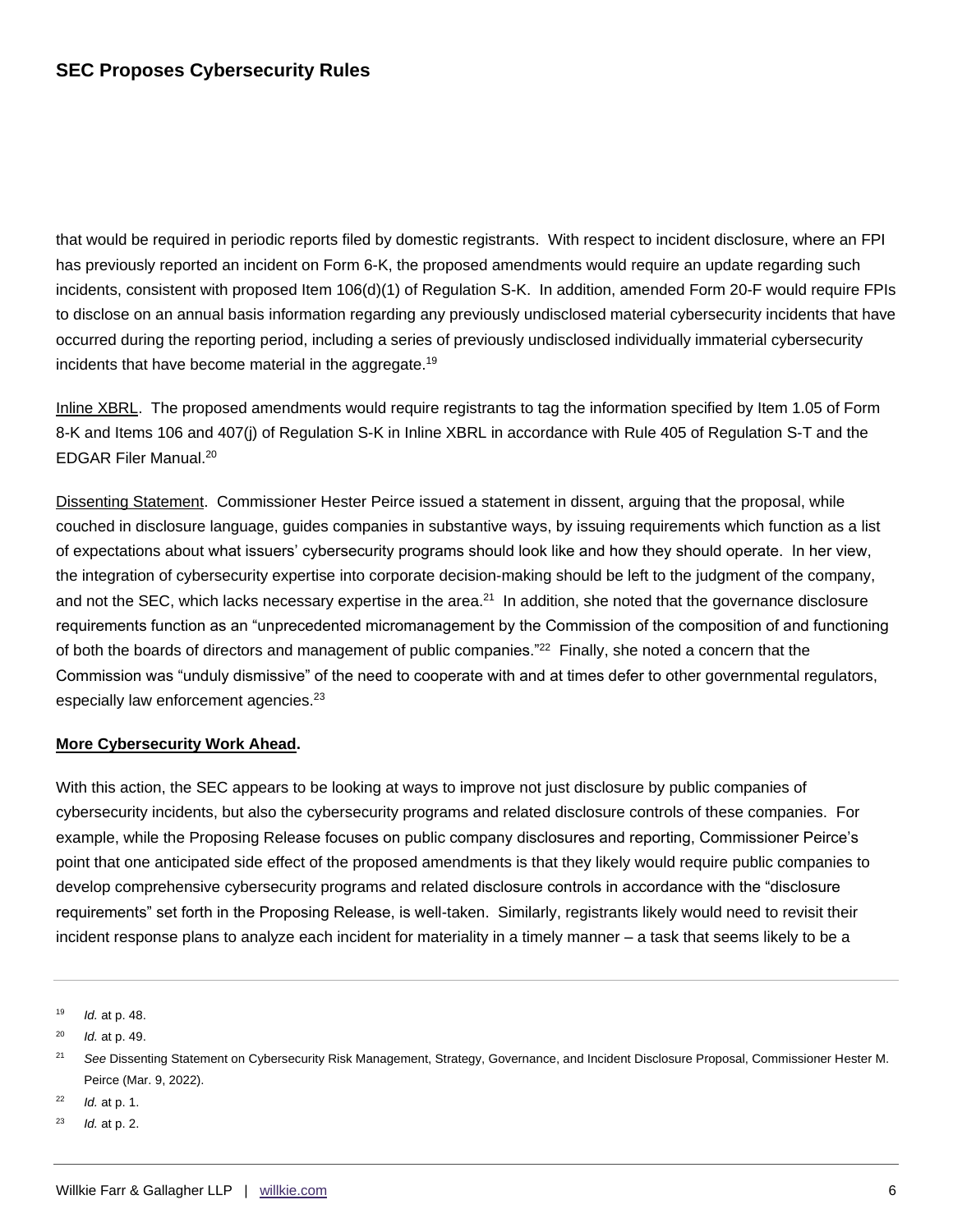source of significant trepidation given that the extent or scope of a cybersecurity incident is often difficult to determine at the time the incident becomes known.

Comments on the proposed amendments must be received by the later of May 9, 2022 or 30 days after the Proposing Release is published in the Federal Register, and we anticipate many of the issues raised above will generate significant comment. In particular, while the SEC seemed to dismiss concerns about publicly disclosing incidents that may be under ongoing internal or external investigation, we would expect many registrants and other interested parties to object to the disclosure requirements while such investigations are ongoing. Likewise, there are a number of open questions. For example, the SEC left open significant questions as to how registrants assess cybersecurity events of service providers or other third parties.

Nevertheless, the types of requirements in the Proposing Release are consistent with recent SEC proposals for policies, procedures, disclosure and reporting for investment advisers and registered funds, and likely a harbinger of further activity with respect to cybersecurity. Chairman Gensler recently suggested that he anticipates more SEC rulemaking as to privacy, data security, and cybersecurity requirements with respect to broker-dealers, Regulation SCI, and intermediaries' requirements regarding customer notices (Regulation S-P).<sup>24</sup> We will continue to monitor these potential rulemakings and other legal developments as to cybersecurity.

<sup>24</sup> *See* Statement on Proposal for Mandatory Cybersecurity Disclosures (Mar. 9, 2022).